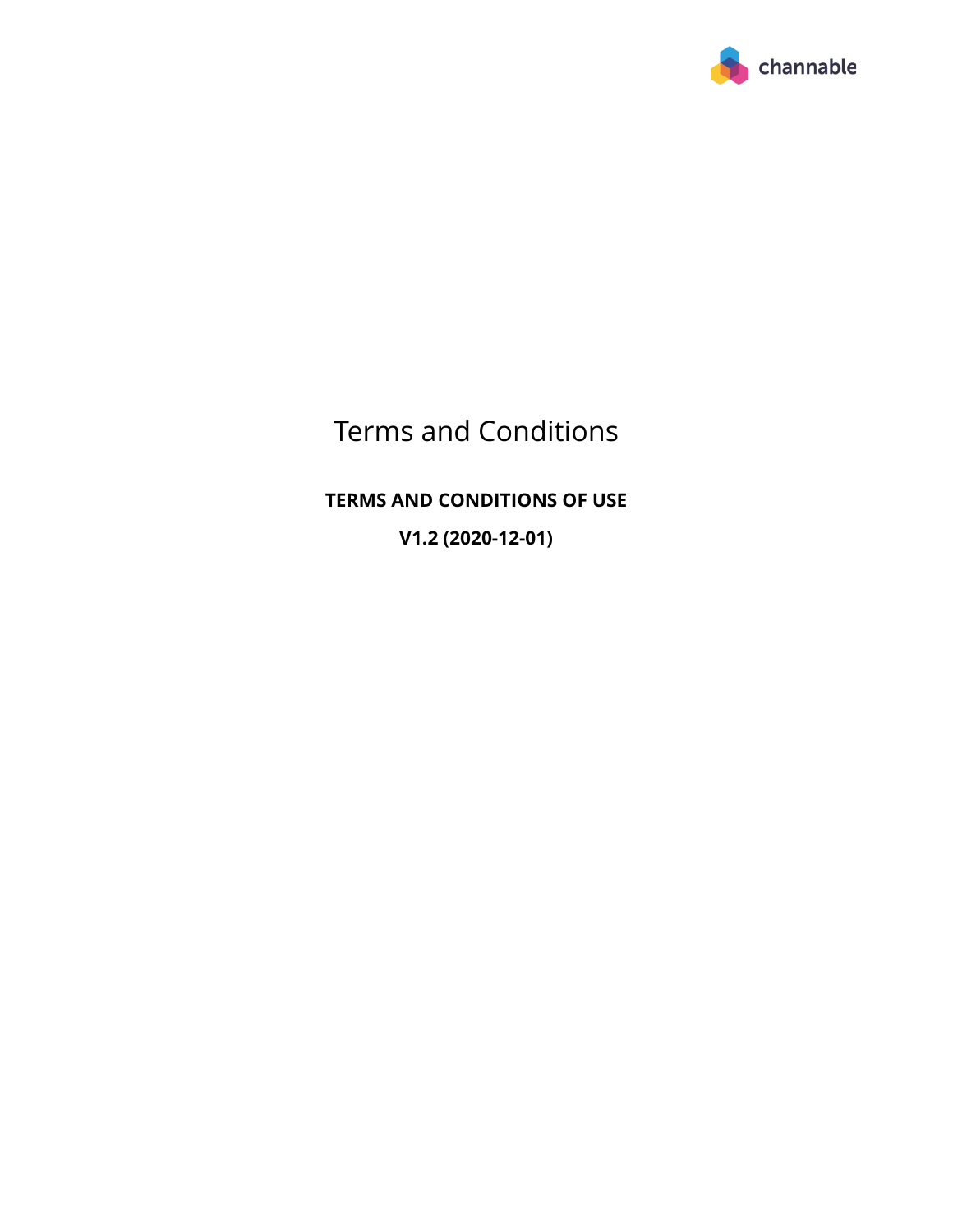

# **Introduction**

This website and online application (hereafter referred to as the "Service" or the "Service") are owned and operated by ProductImpulse BV, a Dutch registered company at the Dutch Chamber of Commerce with number 60414464 located at Kromme Nieuwegracht 66, 3512HL Utrecht, the Netherlands, and its subsidiairies (hereafter referred to as "Channable", "we" or "us"), in accordance with these Terms and Conditions of Use ("Terms of Use").

These Terms of Use govern your use of the Service. By accessing or using the Service, you accept these Terms of Use in full and without reservation.

We recommend that you read these Terms of Use, furthermore, Channable may change these Terms of Use at any time by updating this webpage of which we will inform you via e-mail. Please review the Terms of Use regularly to ensure you are aware of any changes. Your continued access to and/or use of the Tool after changes have been made to these Terms of Use indicates your agreement to be legally bound by the updated and/or amended Terms of Use.

IF YOU DO NOT AGREE TO THESE TERMS OF USE AND/OR THE PRIVACY POLICY OR OTHER POLICIES, GUIDELINES OR INSTRUCTIONS POSTED ON THE SERVICE, DO NOT USE THE SERVICE.

## **Use of the Service**

1. In order to use the Service, you are required to establish a user account (an "Account") for the Service. If you choose, or you are provided with, a user identification code, password or any other piece of information as part of our security procedures giving access to your Account, you must treat such information as confidential, and you must not disclose it to any third party. User accounts are strictly personal and individual: it is not allowed to share a user account with other individuals. We have the right to disable any user identification code or password, whether chosen by you or allocated by us, at any time, if in our opinion you have failed to comply with any of the provisions of these Terms of Use.

2. If you subscribe to the Service on behalf of a business, you represent to Channable that you have the authority to bind that business and that your acceptance of this Agreement will be treated as acceptance by that business. Channable will always ask for consent to use the name or logo of your business on Channable's website and other promotional material as a customer of the Service.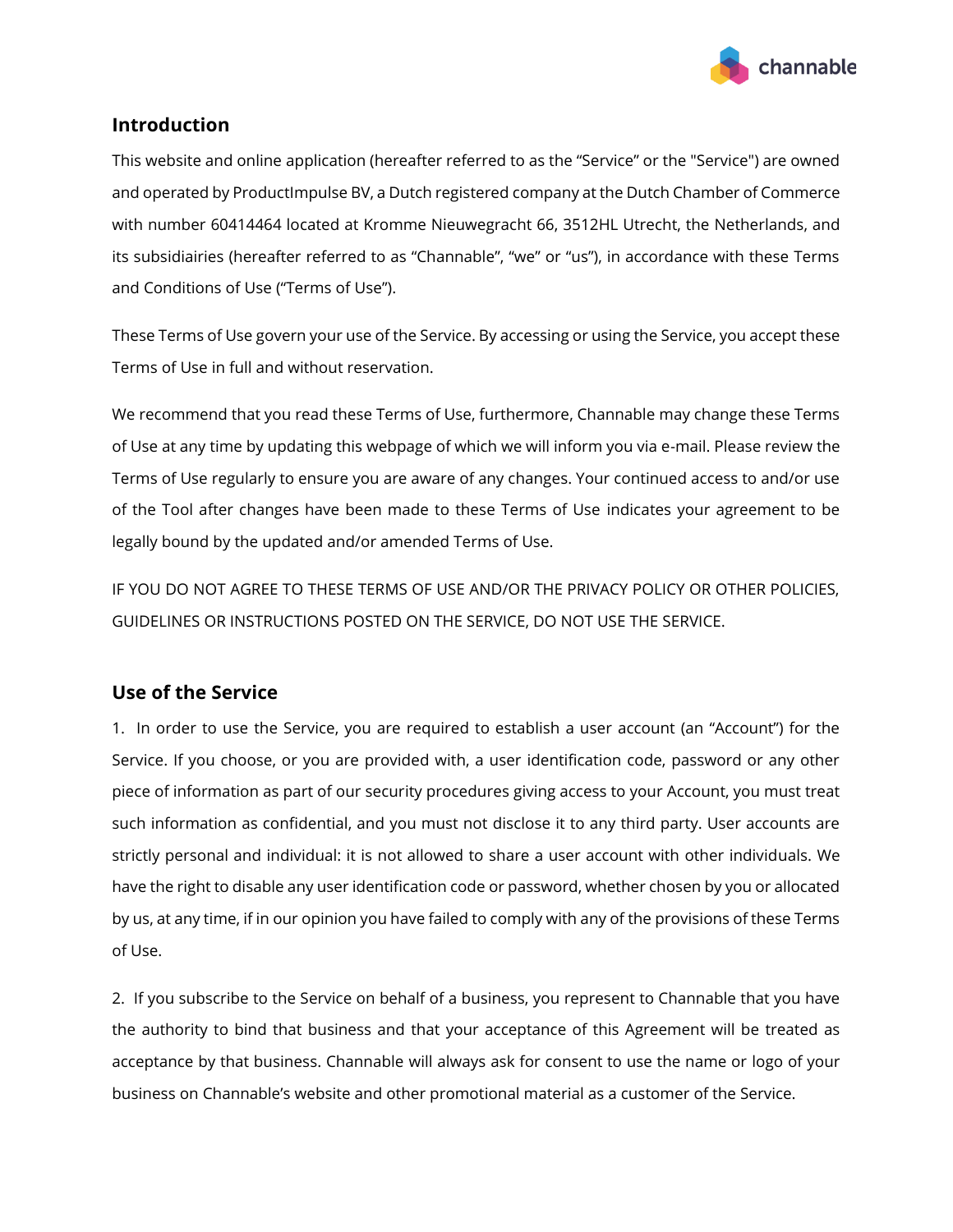

3. Minors under the age of 13 are not permitted to use the Service. If the laws of your country of residence so permit, minor children may utilize the Service, provided that their parent or legal guardian establishes the account, of the account is created with such parent or guardian's approval. If you permit your minor child or legal ward to use the Service, you hereby agree to these Terms of Use on behalf of both yourself and your child or legal ward. You further agree that you are solely responsible for any and all use of the Service by your child or legal ward regardless of whether such use was authorized by you.

4. As long as you comply with this Agreement, Channable grants you a limited, revocable, nonexclusive, non-assignable, non-sublicensable right to access and use the Service as it is intended to be used and in accordance with this Agreement and applicable law. Channable grants you no other rights, implied or otherwise.

5. You may not use the Service to disseminate any unlawful or other objectionable material, or to harm others or the Service itself. For example, you must not:

(i) use the Service to harm, threaten, or harass another person, organization, or Channable;

(ii) damage, disable, overburden, or impair the Service;

(iii) resell or redistribute any part of the Service or access to the Service, including the sale or purchase of an Account, unless you have written consent by us to do so;

(iv) use or attempt to use any unauthorized means to modify, reroute, or gain access to the Service;

(v) use any automated process or service (such as a bot, a spider, periodic caching of information stored by Channable, or metasearching) to access or use the Service, to use actions within the Service, or to copy or scrape data from the Service; or

(vi) obtain (or try to obtain) any data from the Service, except the data that we intend to make available to you.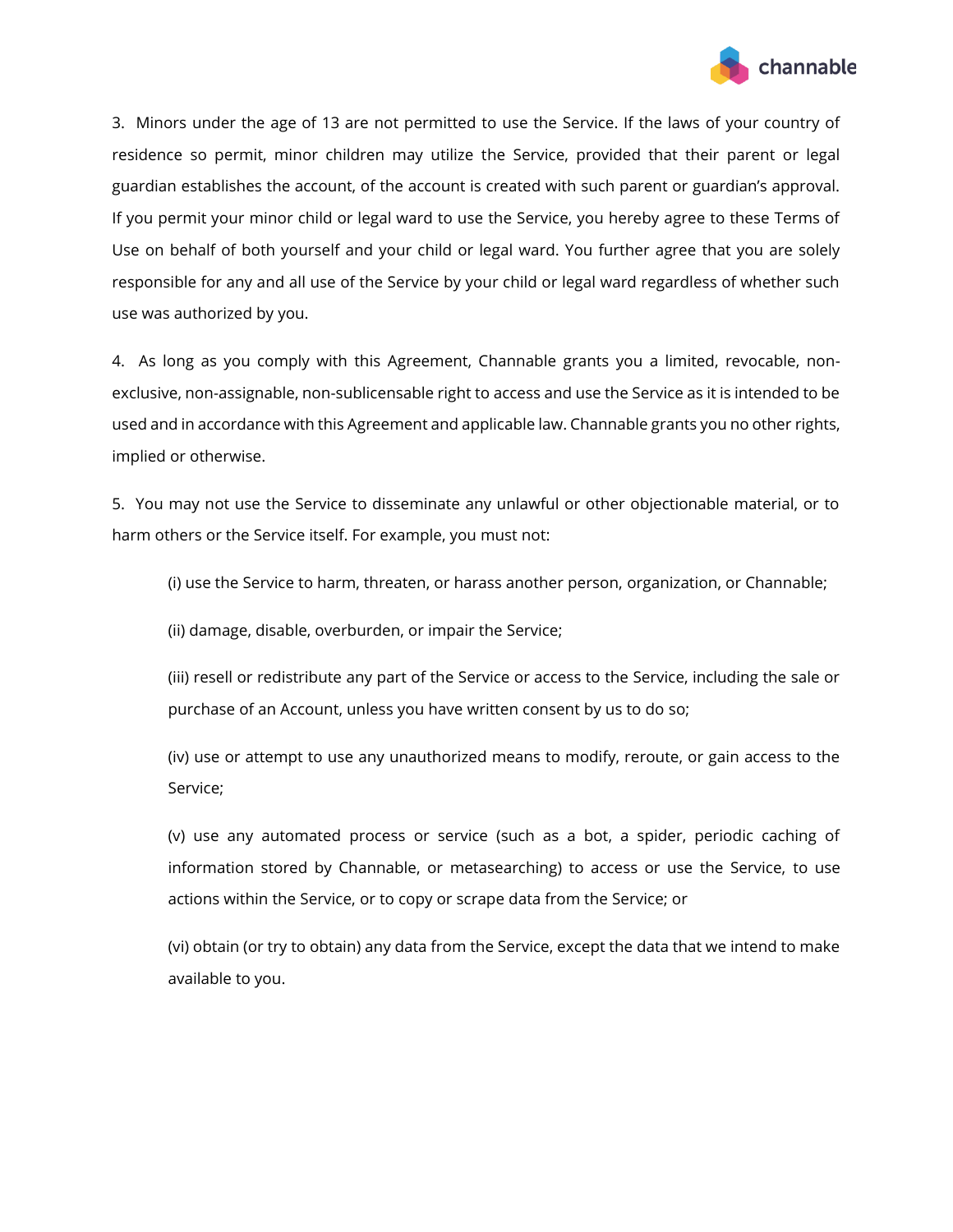

#### **User Content**

6. By using the Service, you grant Channable a worldwide, irrevocable, non-exclusive, royalty free license to use all material (including text, images and other visual material, hereafter referred to as the "User Content") you upload or post to the Service for the sole purpose of providing the Service and solely for the duration of the Agreement. The content as given will not be shared with Third Parties except for the Parties as chosen by you. You hereby acknowledge that all content as posted to the Service is already publicly available with exception to content that is retrieved from password protected servers.

7. You may not upload or post to the Service or otherwise use in any way in connection with your use of the Service User Content which includes any text, images or other material protected by copyright, trademark, or any other proprietary right without the express permission of the owner of such copyright, trademark or other proprietary right. The burden of determining that any material is not protected by any such right is on you. You shall be solely liable for any damage resulting from any infringement of copyrights, trademarks, proprietary rights, or any other harm resulting from your violation of this prohibition. All trademarks and/or service marks displayed on the Service are the exclusive property of their respective owners, and may not be used without the owner's permission.

8. Channable does not claim ownership of the User Content. Although Channable reserves the right to edit or remove any User Content you upload or post to the Service, we do not control or verify the User Content that you upload or post to the Service, nor do we undertake to monitor the User Content uploaded or posted to the Service.

9. You control who may access your User Content. When you give others access to your User Content on the Service, you grant them free, nonexclusive permission to use, reproduce, distribute, display, transmit, and communicate to the public such User Content solely in connection with the Service. If the User Content includes a photograph or other digital image, you also expressly waive any and all rights of privacy and publicity with respect to the image. If you do not want others to have those rights, do not use the Service to share your User Content.

10. Channable may need, and you hereby grant to Channable the right, to use, modify, adapt, reproduce, distribute, publish and display any User Content posted on the Service. These rights apply solely to the extent necessary for the operation of the Service.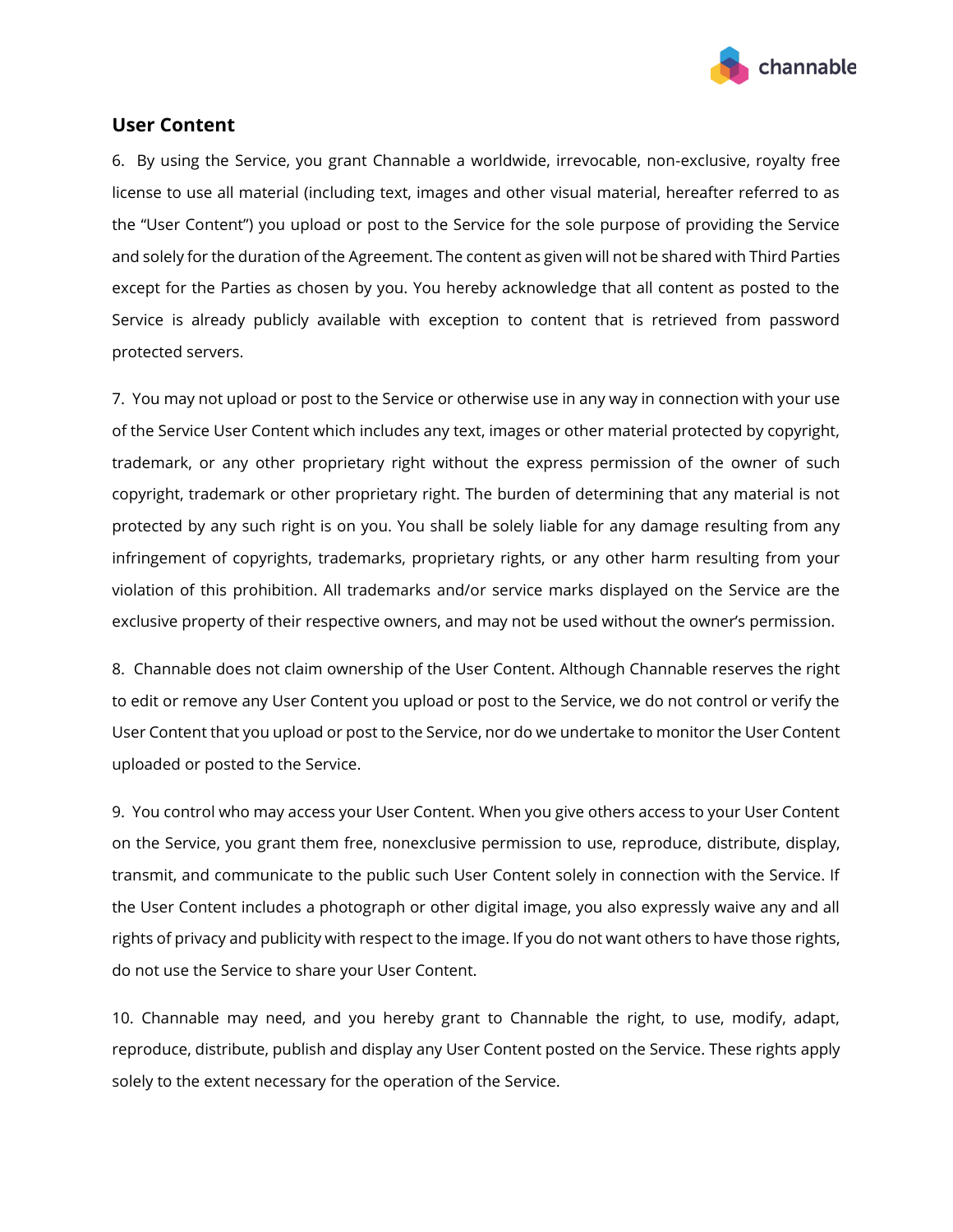

11. User Content that violates these Terms of Use or your local laws is not permitted on the Service. Channable reserves the right to review content for the purpose of enforcing these Terms of Use. If you share User Content on the Service in a way that infringes others' copyrights, other intellectual property or proprietary rights, or publicity or privacy rights, you are breaching these Terms of Use. You represent and warrant that you have all the rights necessary for you to grant the rights in this section and that the use of the User Content does not violate any law. We may remove your content from the Service at any time and for any reason after a thirty (30) days notice period, including if: (i) you breach these Terms of Use; (ii) the User Content exceeds limits as set by your chosen subscription; or (iii) your access to the Service is canceled by yourself or suspended by us. Channable performs monitoring activities to ensure suitability of content as set out in these Terms of Use, and, whether as a result of such monitoring or upon receiving notification of unsuitable content from third parties, Channable reserves the right to remove any or all User Content from the Service. You agree to immediately take down any Content that violates the Terms of Use, including pursuant to a take down request from Channable. In the event that you elect not to comply with a request from Channable to take down certain User Content, Channable reserves the right to directly take down such Content or to disable access to the Service.

12. You are responsible for backing up the User Content that you store on the Service. We may permanently delete your User Content from the Service if your access to the Service is suspended or canceled. We do not have any obligation to return User Content to you after your access to the Service has been suspended or canceled. If User Content is stored with an expiration date, we may also delete the User Content as of that date. User Content that is deleted may be irretrievable.

13. You agree that Channable is not responsible for any Product or Professional Service that is shown within the Service and originates from a source other than Channable. All matters concerning the Products or Professional Services offered by Third Parties, including, but not limited to, purchase terms, payment terms, warranties, guarantees, maintenance and delivery, are solely between you and the Third Parties. We make no warranties or representations whatsoever with regard to any Products or Professional Services by Third Parties. You will not consider us (and we will not be construed as) a party to such transactions, whether or not we may have received some form of revenue or other remuneration in connection with such transactions, and we will not be liable for any costs or damages arising out of, either directly or indirectly, you or any other person involved or related to the transactions.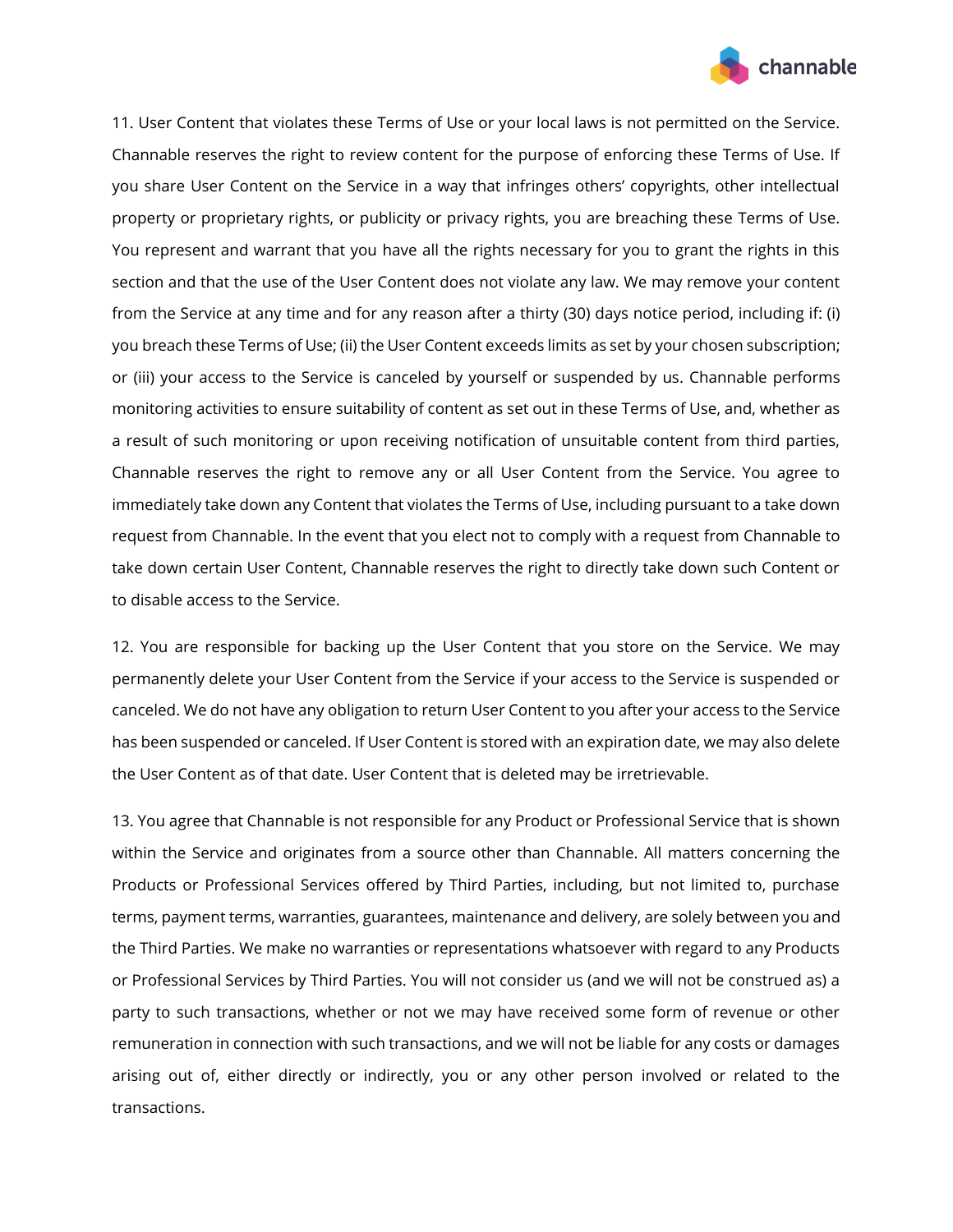

#### **Payment**

14. All functionalities and features of the Service are paid functionalities (hereafter collectively referred to as "Functionalities"). You agree to pay the charge associated with the use of Functionalities within thirty (30) days. We may suspend or cancel your access to the Service if we do not receive such charge on time. Suspension or cancellation of your access to the Service for nonpayment could result in a loss of access to and use of your Account, as well as loss of your User Content stored on the Service.

15. To pay the charges for Functionalities delivered through the Service, you will be asked to provide a payment method at the time you sign up for such Functionalites. You can access and change your billing account information and payment method by contacting Channable. You agree to keep this information current at all times.

16. By providing Channable with a payment method, you

(i) represent that you are authorized to use the payment method that you provided and that any payment information you provide is true and accurate;

(ii) authorize Channable to charge you for the Functionalites using your payment method; and

(iii) authorize Channable to charge you for the Functionalities. We will bill you in advance of each billing period and on a recurring basis. Typically, a billing period entails a month.

17. Subscription to our Service is automatically renewed each billing period. The charge for each billing period is based on the Functionalities of the Service you use in combination with other factors including, but not limited to, the number of imported items, number of projects and number of channels. Calculation of the height of the charge is done automatically and can vary each billing period. More information on pricing can be found on our website (channable.com/pricing). To end your subscription, you must cancel the Functionalities before the billing date to avoid being billed for the renewal. If you cancel your recurring payment option, your account will remain active until its next renewal date. In case of such cancellation, you will not be given any refund. If you delete your account before the end of the period for which you paid, your cancellation will take effect immediately. In case of deletion of your account, you will not be given any refund.

18. We will provide you with an invoice via email. You are also able to view these invoices in the Account settings in the Service. If we make an error on your bill, you must tell us within thirty (30) days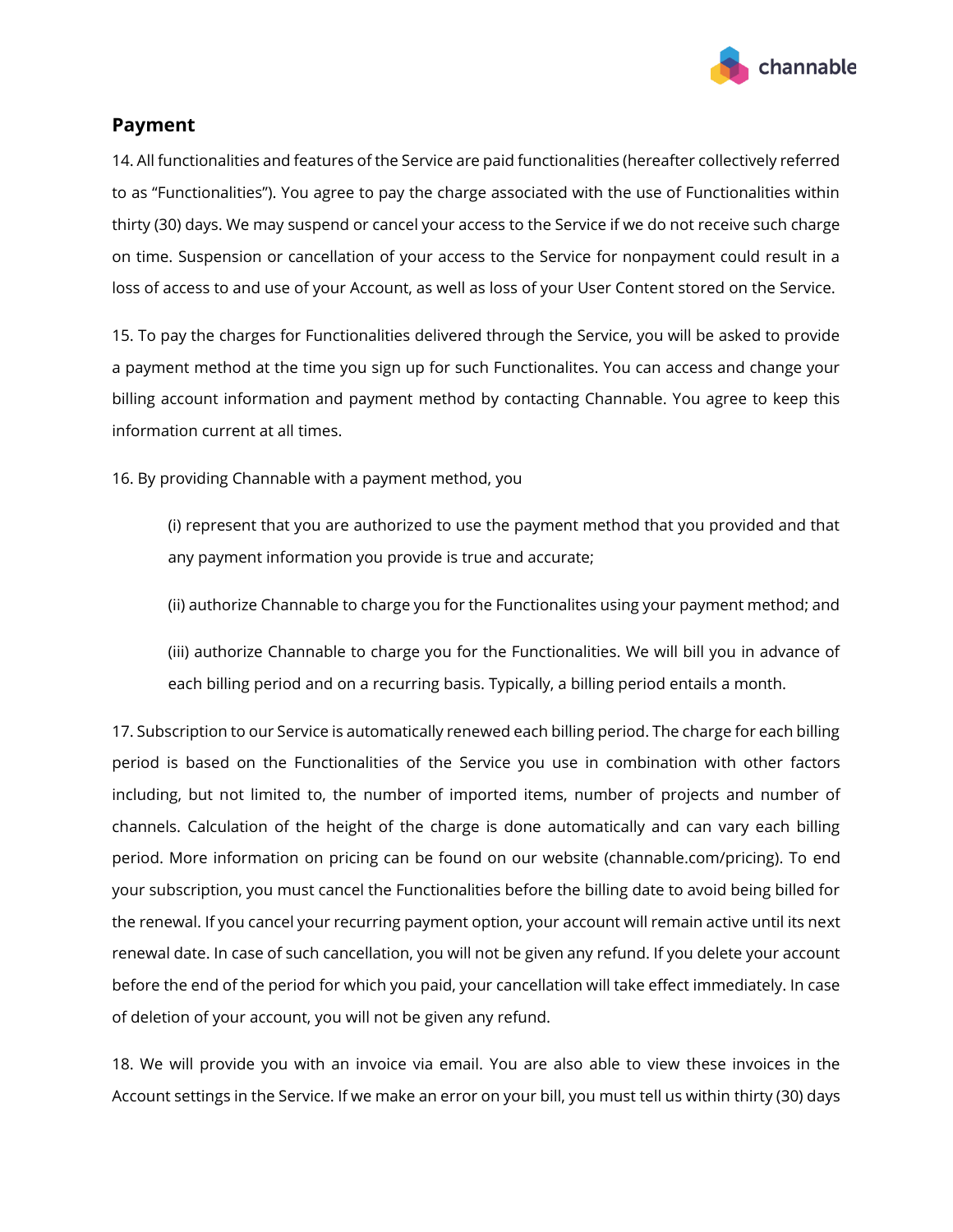

after the error first appears on your bill. We will then promptly investigate the charge. If you do not tell us within that time, you release us from all liability and claims of loss resulting from the error and we will not be required to correct the error or provide a refund. If Channable has identified a billing error, we will correct that error within thirty (30) days.

19. When you use Functionalities from us, you agree that we may begin to provide Functionalities immediately. You will not be entitled to a cancellation or "cooling off" period, except if the law requires a cooling off period. Payment for Functionalities (whether these are transactions or subscriptions) is non-refundable.

20. Channable may change the price of the Functionalities at any time and will notify you by email at least thirty (30) days before the price change. This does not include the change in subscription because of the factors as stated in paragraph 17. If you do not agree to the price change, you must cancel and stop using the Functionalities before the price change takes effect. If there is a fixed term and price for your Functionalities offer, that price will remain in force for the term.

21. You must pay for all reasonable costs we incur to collect any past due amounts. These include reasonable attorneys' fees and other legal fees and costs, in event of default.

22. If Channable owes you a payment, then you agree to timely and accurately provide us with any information we need to get that payment to you. You are responsible for any taxes and charges you may incur as a result of this payment to you. You must also comply with any other conditions we place on your right to any payment. If you receive a payment in error, we may reverse or require return of the payment. You agree to cooperate with us in our efforts to do this. We may also reduce the payment to you without notice to adjust for any previous overpayment.

# **Intellectual Property Rights**

23. All information, data, text, documents, graphics, logos, designs, images, pictures, photographs, videos, weblogs, interactive features or other content, services or materials (or any part of them) accessible on the Service (hereafter referred to as the "Materials") are protected by copyright, trade marks, database rights and other intellectual property rights and are owned by or licensed to Channable or are otherwise used by Channable as permitted by applicable law. Nothing contained herein shall be construed as conferring by implication, estoppel or otherwise, any license or right to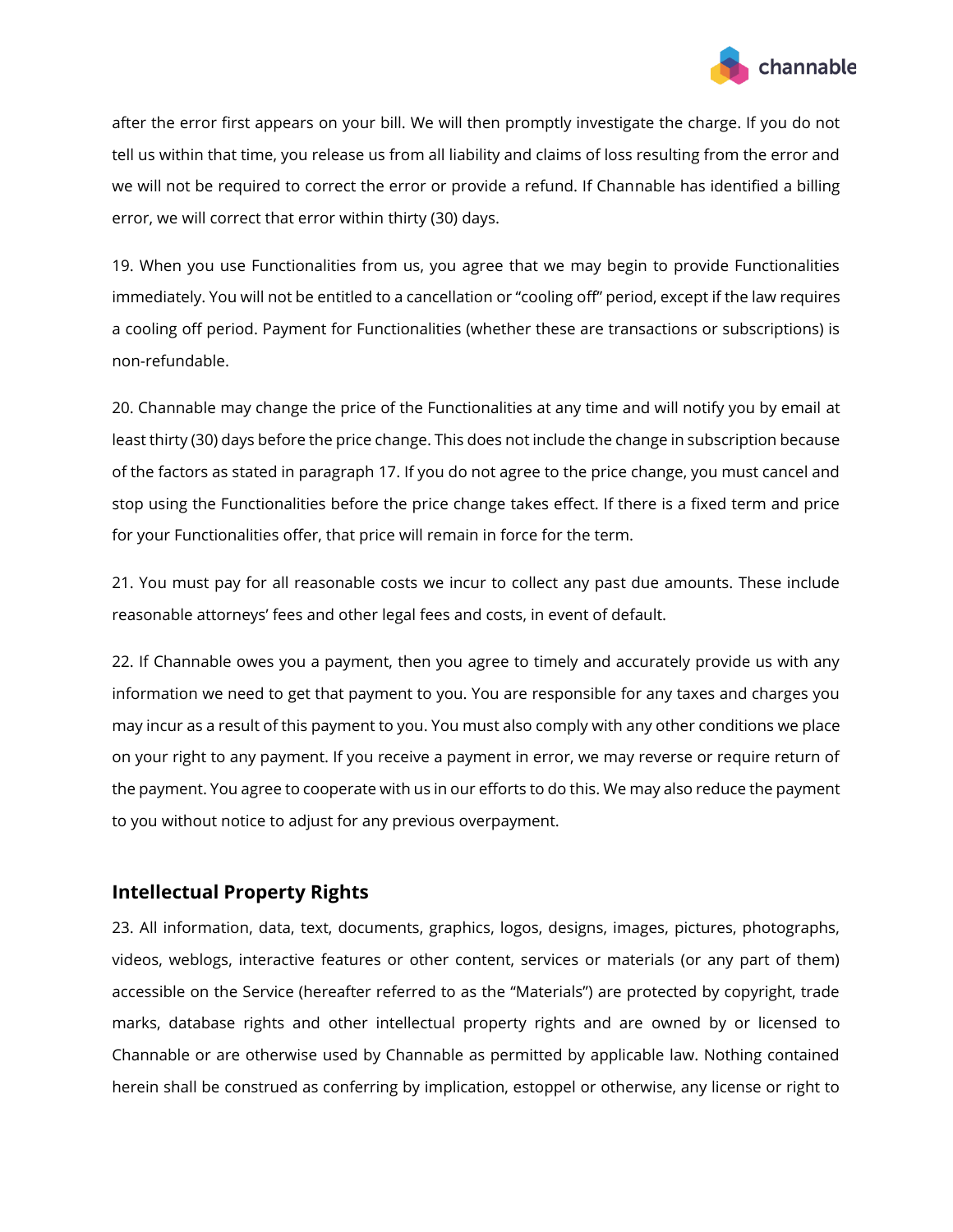

use the Materials other than as permitted in these Terms of Use. Unless you have permission from the creator or original content supplier, you agree not to download, cache, reproduce, modify, edit, alter or enhance any of the Materials.

24. Channable owns and retains all proprietary rights to the Service and all associated copyrights, trademarks, brands, service marks, patents, object's library, characters, props or other proprietary rights under law. All of the trademarks, service marks, brand and trade names and logos appearing on the Service are the proprietary intellectual property of the owners of such marks or names and you may not use, modify, remove or otherwise infringe any of such proprietary intellectual property.

25. By agreeing to use the Service you agree to receive newsletters, alerts, promotional and other emails from Channable. You may unsubscribe from these mailing lists as required by law via the Service.

# **Privacy and Security**

26. We are committed to protecting your privacy and security. All personal data that we collect from you will be processed in accordance with our Privacy Policy. You should review our Privacy Policy, which is incorporated into these Terms of Use by this reference, and you confirm that when using the Service, you consent to your personal data being used and processed in accordance with our Privacy Policy.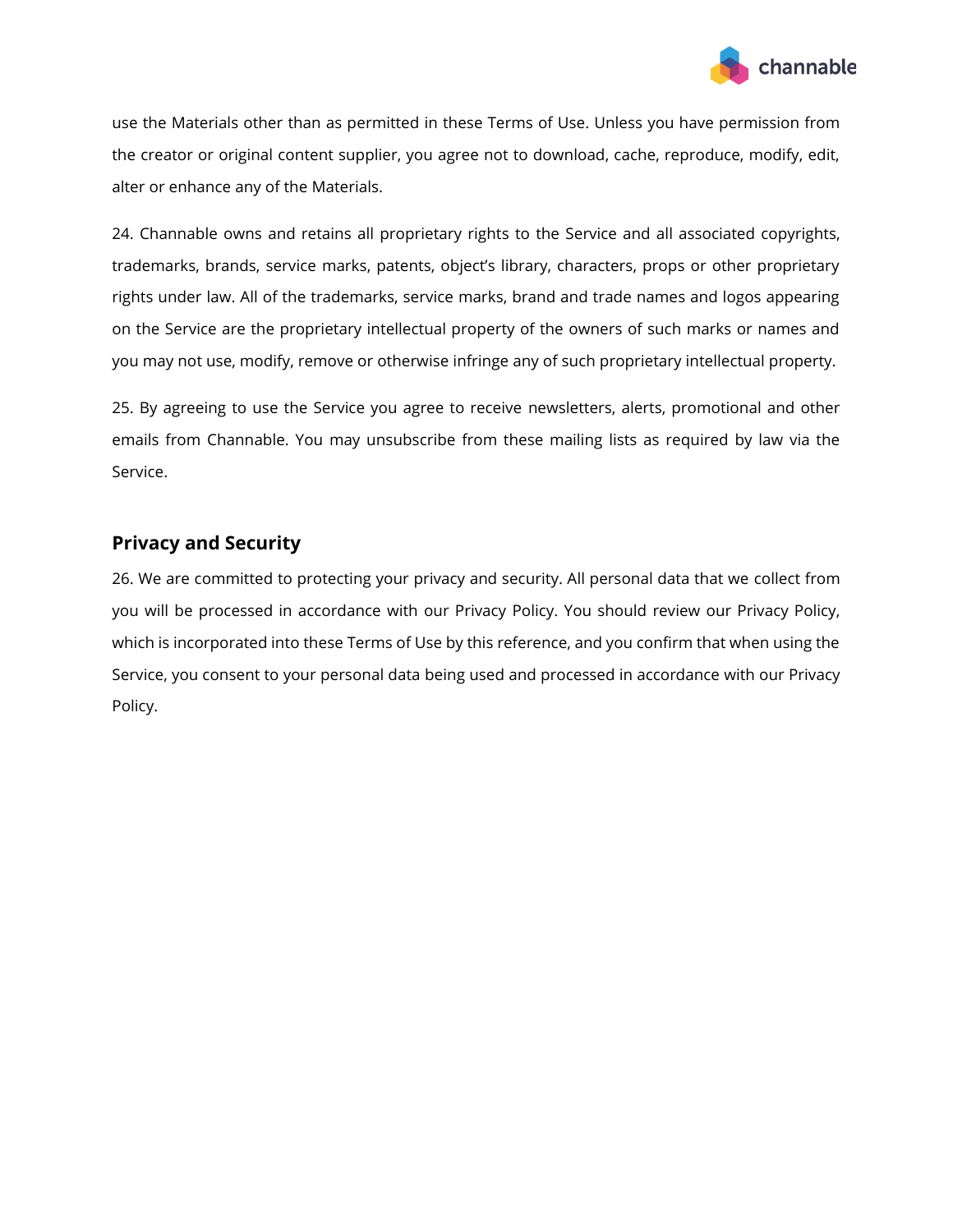

# **Disclaimers of warranty**

27. PLEASE NOTE THE FOLLOWING IMPORTANT DISCLAIMERS OF WARRANTIES:

CHANNABLE DOES NOT WARRANT THAT THE FUNCTIONAL ASPECTS OF THE SERVICE WILL BE ERROR FREE, OR THAT THE SERVICE WILL BE CONSTANTLY AVAILABLE, OR THAT TRANSMISSION OF DATA TO / FROM THE SERVICE WILL OCCUR AT ANY MINIMUM SPEED OR THAT THE SERVICE OR THE SERVERS THAT MAKE IT AVAILABLE ARE FREE OF VIRUSES OR OTHER HARMFUL COMPONENTS. CHANNABLE DOES NOT WARRANT OR REPRESENT THAT ANY CONTENT ASSOCIATED WITH OR USED IN CONNECTION WITH THE SERVICE IS FACTUAL OR ERROR-FREE OR THAT THE USE OF SUCH MATERIAL WILL NOT INFRINGE RIGHTS OF THIRD PARTIES. CHANNABLE RESERVES THE RIGHT TO CORRECT ANY ERRORS ON IN THE SERVICE.

WITHOUT LIMITING THE FOREGOING, YOU ACKNOWLEDGE AND AGREE THAT EVERYTHING ASSOCIATED WITH THE SERVICE IS PROVIDED "AS IS" AND "AS AVAILABLE" WITHOUT WARRANTY OF ANY KIND, EXPRESS OR IMPLIED, INCLUDING BUT NOT LIMITED TO IMPLIED WARRANTIES OF MERCHANTABILITY, FITNESS FOR A PARTICULAR PURPOSE, OR NON-INFRINGEMENT. CHANNABLE MAKES NO WARRANTIES ABOUT THE ACCURACY, RELIABILITY, COMPLETENESS OR TIMELINESS OF THE MATERIAL CONTAINED ON THE SERVICE OR RESULTS TO BE OBTAINED FROM USING THE SERVICE. EXCEPT AS OTHERWISE SPECIFICALLY SET FORTH HEREIN, CHANNABLE DOES NOT MAKE ANY REPRESENTATION ABOUT THE QUALITY OF ANY PRODUCT, SERVICES, INFORMATION OR OTHER MATERIAL PURCHASED OR OBTAINED BY YOU THROUGH USE OF THE SERVICE.

## **Limitation of Liability**

28. YOU EXPRESSLY UNDERSTAND AND AGREE THAT WE AND OUR DIRECT AFFILIATES SHALL NOT BE LIABLE FOR ANY DIRECT, INDIRECT, INCIDENTAL, SPECIAL, CONSEQUENTIAL, EXEMPLARY OR PUNITIVE DAMAGES, OR ANY OTHER DAMAGES WHATSOEVER, INCLUDING BUT NOT LIMITED TO, DAMAGES FOR LOSS OF PROFITS, GOODWILL, USE, DATA OR OTHER INTANGIBLE LOSSES (EVEN IF WE HAVE BEEN ADVISED OF THE POSSIBILITY OF SUCH DAMAGES), ARISING OUT OF, OR RESULTING FROM, (A) THE USE OR THE INABILITY TO USE THE SERVICE; (B) THE USE OF ANY MATERIALS, USER CONTENT OR OTHER MATERIAL ON THE SERVICE OR ANY WEBSITE OR WEBSITES LINKED TO THE SERVICE, (C) THE COST OF PROCUREMENT OF SUBSTITUTE GOODS AND SERVICES RESULTING FROM ANY GOODS, DATA, INFORMATION OR SERVICES PURCHASED OR OBTAINED OR MESSAGES RECEIVED OR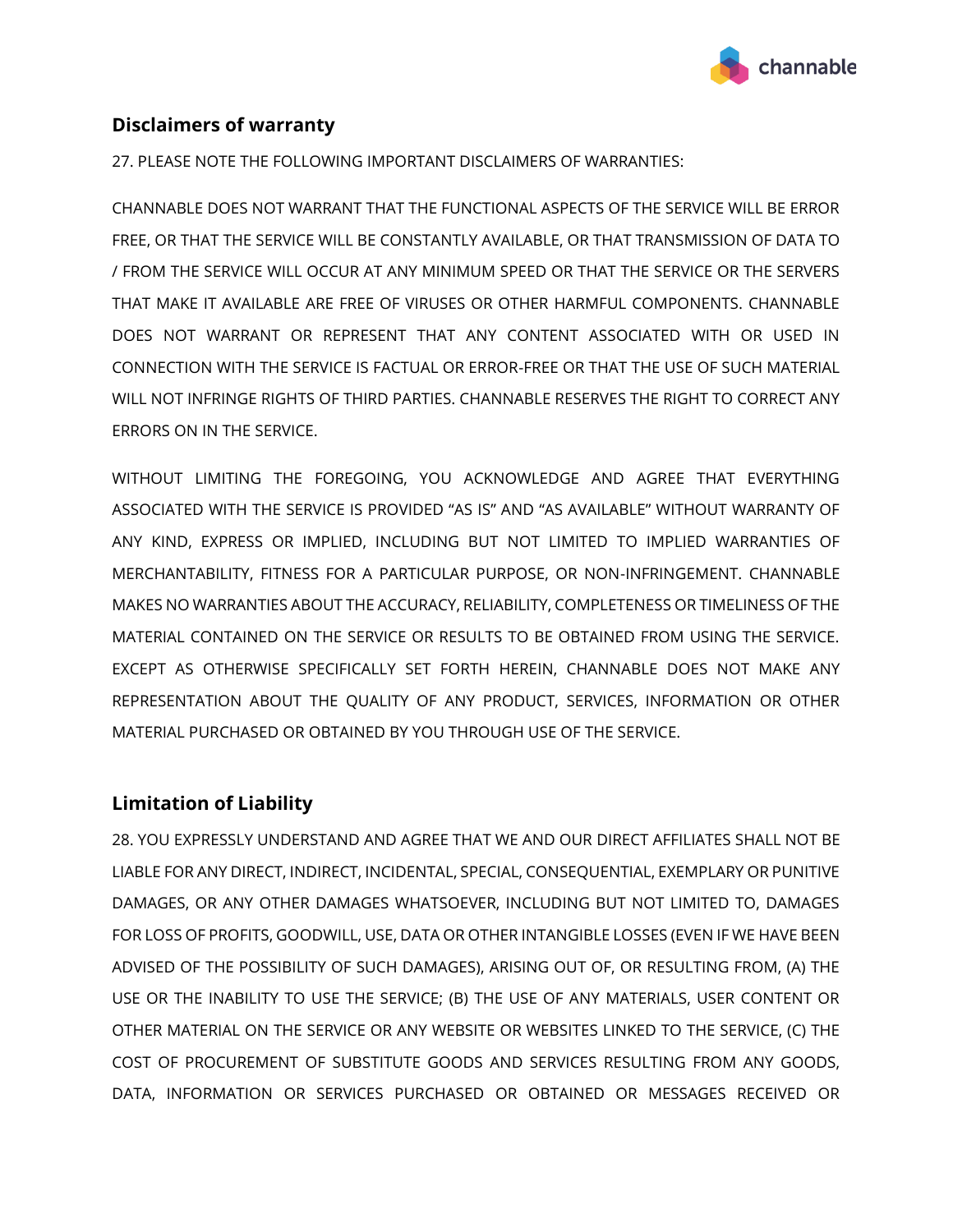

TRANSACTIONS ENTERED INTO THROUGH OR FROM THE SERVICE; (D) UNAUTHORIZED ACCESS TO OR ALTERATION OF YOUR TRANSMISSIONS OR DATA; (E) STATEMENTS OR CONDUCT OF ANY THIRD PARTY ON THE SERVICE; OR (F) ANY OTHER MATTER RELATING TO THE SERVICE. IN NO EVENT SHALL OUR TOTAL LIABILITY TO YOU FOR ALL DAMAGES, LOSSES, AND CAUSES OF ACTION (WHETHER IN CONTRACT, TORT (INCLUDING, BUT NOT LIMITED TO, NEGLIGENCE), OR OTHERWISE) EXCEED THE AMOUNT PAID BY YOU IN THE LAST TWO TERMS, IF ANY, FOR ACCESSING THE SERVICE, AND IN NO EVENT EXCEED TEN THOUSAND EURO (€10.000). IF YOU ARE DISSATISFIED WITH ANY PORTION OF THE SERVICE, OR WITH ANY OF THE TERMS OF USE, YOUR SOLE AND EXCLUSIVE REMEDY IS THE DISCONTINUATION OF YOUR USE OF THE SERVICE. IF ANY PORTION OF THIS LIMITATION OF LIABILITY IS FOUND TO BE INVALID, LIABILITY IS LIMITED TO THE FULLEST EXTENT PERMITTED BY LAW.

## **Indemnification**

29. You hereby indemnify Channable and undertake to keep Channable indemnified against any losses, damages, costs, liabilities and expenses (including without limitation legal expenses and any amounts paid by Channable to a third party in settlement of a claim or dispute on the advice of Channable legal advisors) incurred or suffered by Channable arising out of any breach by you of any provision of these Terms of Use, or arising out of any claim that you have breached any provision of these Terms of Use. The only exceptions to this indemnification clause are mentioned in our Data Processing Agreement (DPA) and our Service Level Agreements (SLAs), which both override, extend and/or further clarify certain parts of this Agreement, whereas the DPA is only applicable for the Channable Order Sync functionality.

# **Third Party Links**

30. The Service may contain links to or allow you to interact with and make use of other independent third-party websites, products or services ("Third-Party Services"). Access to Third-Party Services is provided solely as a convenience. Third-Party Services are not under Channable's control and Channable does not necessarily endorse the content, advertising, products, services or other materials on or available from such Third-Party Services. Your use of any Third-Party Services may be subject to the third-party provider's terms and conditions and privacy policy and may involve the disclosure or transfer of information from or about you to the third-party provider. You will need to make your own independent judgment regarding your use of and interaction with any Third-Party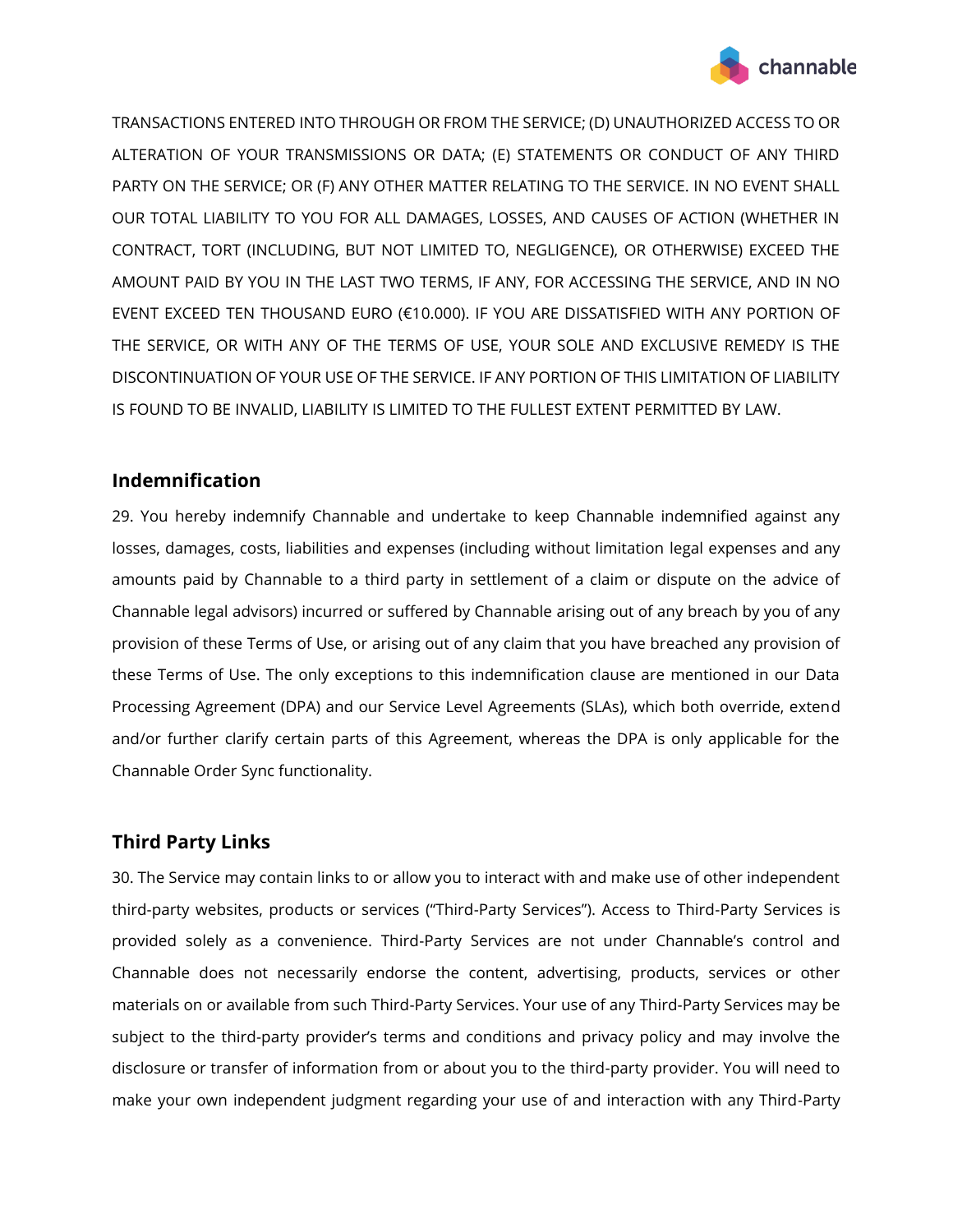

Services. You acknowledge and agree that Channable is not responsible for the availability of any Third-Party Services and that Channable shall not be responsible or liable, directly or indirectly, for any damage or loss caused or alleged to be caused by or in connection with you use of or interaction with any Third-Party Services.

## **Termination**

31. Channable may at any time terminate your Account in its sole discretion, for breach by you of any of your representations, warranties or obligations under these Terms of Use if you have failed to remedy the breach within thirty (30) days of a written notice to do so. Channable may also suspend or terminate your access to the Service if you have a free Account and have not accessed it for ninety (90) or more consecutive days, in which case Channable will provide notice of any such suspension or termination at least seven (7) working days prior to the Account being terminated.

32. You may terminate this agreement and thereby your access to the Service at any time, with or without cause. Information and direction on how to terminate your access to the Service will be provided on request by Channable. Upon any termination of your access to the Service: (i) your Account may be canceled and closed or suspended and your user identification code and password shall be deactivated; (ii) all User Content uploaded by you shall be removed from the Service.

33. Cancelation of your Account shall not relieve you of any payment obligations that may have arisen prior to such termination, or any other obligations pursuant to any other agreement that has not been specifically terminated.

#### **Miscellaneous**

34. All terms and conditions of these Terms of Use which are destined (whether expressed or not) to survive the duration or termination of the agreement between Parties shall so survive.

35. These Terms of Use constitutes the final and complete expression of the Parties' agreement and understanding with respect to the subject matter herein and supersede all other prior agreements.

36. Your use of the Service does not give you any authority to act as an agent, legal representative or employee of Channable or of any third party with whom Channable has a relationship, and you agree not to represent that you are otherwise.